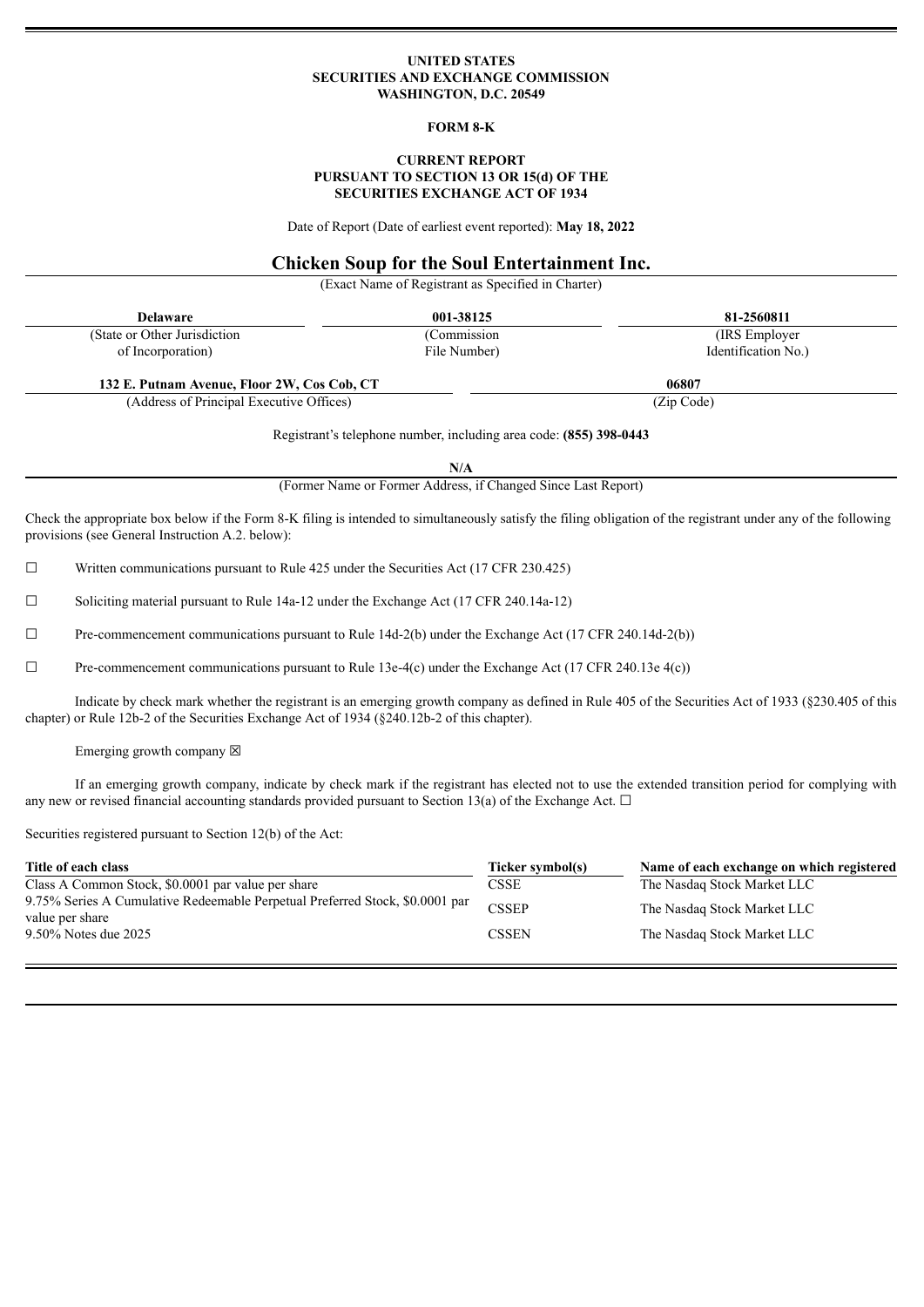## **ITEM 8.01. OTHER EVENTS.**

On May 18, 2022, Chicken Soup for the Soul Entertainment Inc. (the "Company") announced the timing for the payment of its declared regular monthly dividend, for June 2022, of \$0.2031 per share of the Company's 9.75% Series A Cumulative Redeemable Perpetual Preferred Stock, par value \$0.0001 (the "Series A Preferred Stock"). The dividend will be payable on June 15, 2022 to holders of record as of May 31, 2022. The dividend will be paid in cash.

On May 18, 2022, the Company issued a press release announcing the dividend. A copy of the press release is attached as Exhibit 99.1 to this Current Report on Form 8-K and is incorporated herein by reference.

## **ITEM 9.01. FINANCIAL STATEMENT AND EXHIBITS.**

| (d)         | Exhibits: |                                                                             |
|-------------|-----------|-----------------------------------------------------------------------------|
| Exhibit No. |           | Description                                                                 |
| 99.1        |           | Press Release, dated May 18, 2022.                                          |
| 104         |           | Cover Page Interactive Data File (embedded within the Inline XBRL document) |
|             |           |                                                                             |

2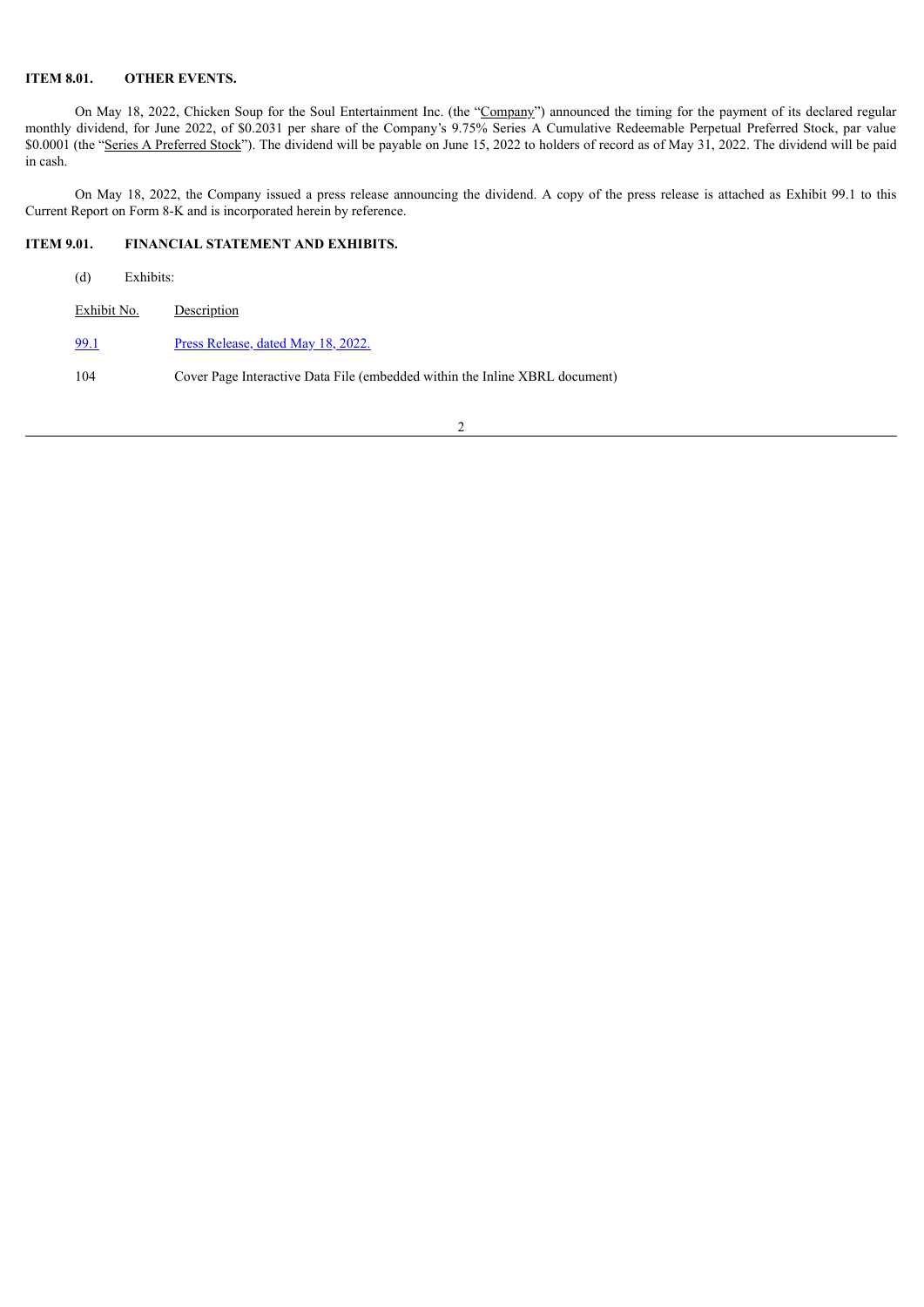# **SIGNATURE**

Pursuant to the requirements of the Securities Exchange Act of 1934, the registrant has duly caused this report to be signed on its behalf by the undersigned hereunto duly authorized.

Dated: May 18, 2022 CHICKEN SOUP FOR THE SOUL ENTERTAINMENT INC.

By: /s/ William J. Rouhana, Jr.

Name: William J. Rouhana, Jr. Title: Chief Executive Officer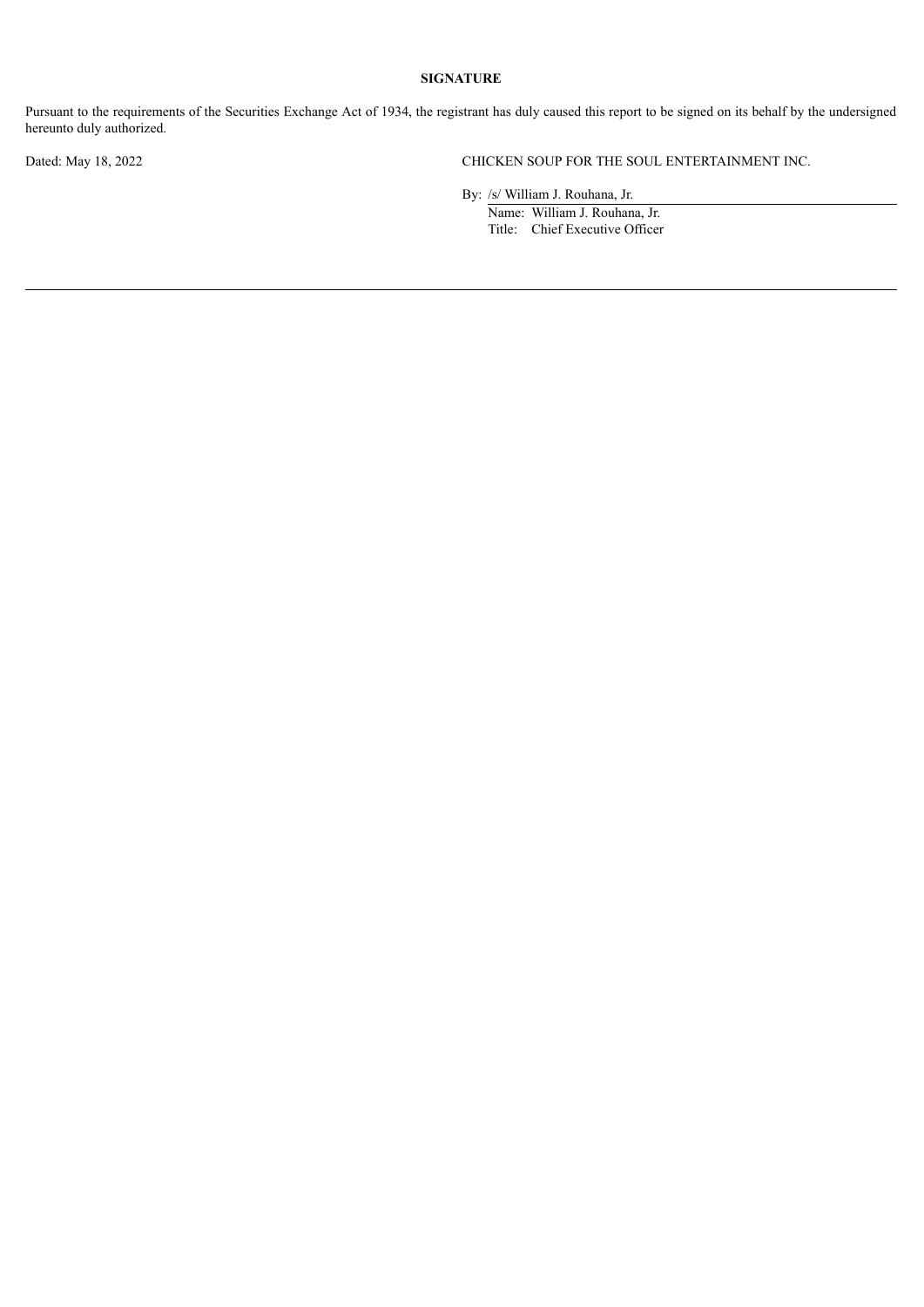

#### <span id="page-3-0"></span>Chicken Soup for the Soul Entertainment Announces Timing of Regular Monthly Dividend for June for Series A Cumulative Redeemable Perpetual **Preferred Stock**

**COS COB, CT – May 18, 2022** – Chicken Soup for the Soul Entertainment Inc. (Nasdaq: CSSE, CSSEP, CSSEN), one of the largest operators of advertising-supported video-on-demand ("AVOD") streaming services, today announced the timing for the payment of its declared regular monthly dividend of \$0.2031 per share of its 9.75% Series A Cumulative Redeemable Perpetual Preferred Stock for June 2022. The dividend will be payable on June 15, 2022 to holders of record as of May 31, 2022. The dividend will be paid in cash.

## **ABOUT CHICKEN SOUP FOR THE SOUL ENTERTAINMENT**

Chicken Soup for the Soul Entertainment, Inc. (Nasdaq: CSSE) (the "Company") operates video-on-demand (VOD) streaming services. The Company owns Crackle Plus, which owns and operates a variety of ad-supported and subscription-based VOD networks including Crackle, Chicken Soup for the Soul, Popcornflix, Popcornflix Kids, Truli, Pivotshare, Españolflix and FrightPix. The Company also acquires and distributes video content through its Screen Media and 1091 Pictures subsidiaries and produces original video content through the Chicken Soup for the Soul Television Group. Chicken Soup for the Soul Entertainment is a subsidiary of Chicken Soup for the Soul, LLC, which publishes the famous book series and produces super-premium pet food under the Chicken Soup for the Soul brand name.

## **FORWARD-LOOKING STATEMENTS**

This press release includes forward-looking statements within the meaning of the federal securities laws. Forward-looking statements are statements that are not historical facts. These statements are based on various assumptions, whether or not identified in this press release, and on the current expectations of management and are not predictions of actual performance. Such assumptions involve a number of known and unknown risks and uncertainties, including but not limited to our core strategy, operating income and margin, seasonality, liquidity, including cash flows from operations, available funds, and access to financing sources, free cash flows, revenues, net income, profitability, stock price volatility, future regulatory changes, price changes, the ability of the Company's content offerings to achieve market acceptance, the Company's success in retaining or recruiting officers, key employees, or directors, the ability to protect intellectual property, the ability to complete strategic acquisitions, the ability to manage growth and integrate acquired operations, the ability to pay dividends, regulatory or operational risks, and general market conditions impacting demand for the Company's services. For a more complete description of these and other risks and uncertainties, please refer the Company's Annual Report on Form 10-K for the year ended December 31, 2021, filed with the SEC on March 31, 2022. If any of these risks materialize or our assumptions prove incorrect, actual results could differ materially from the results implied by these forward-looking statements. These forward-looking statements speak only as of the date hereof and the Company expressly disclaims any obligation or undertaking to release publicly any updates or revisions to any forward-looking statements contained herein to reflect any change in the Company's expectations with respect thereto or any change in events, conditions or circumstances on which any statement is based.